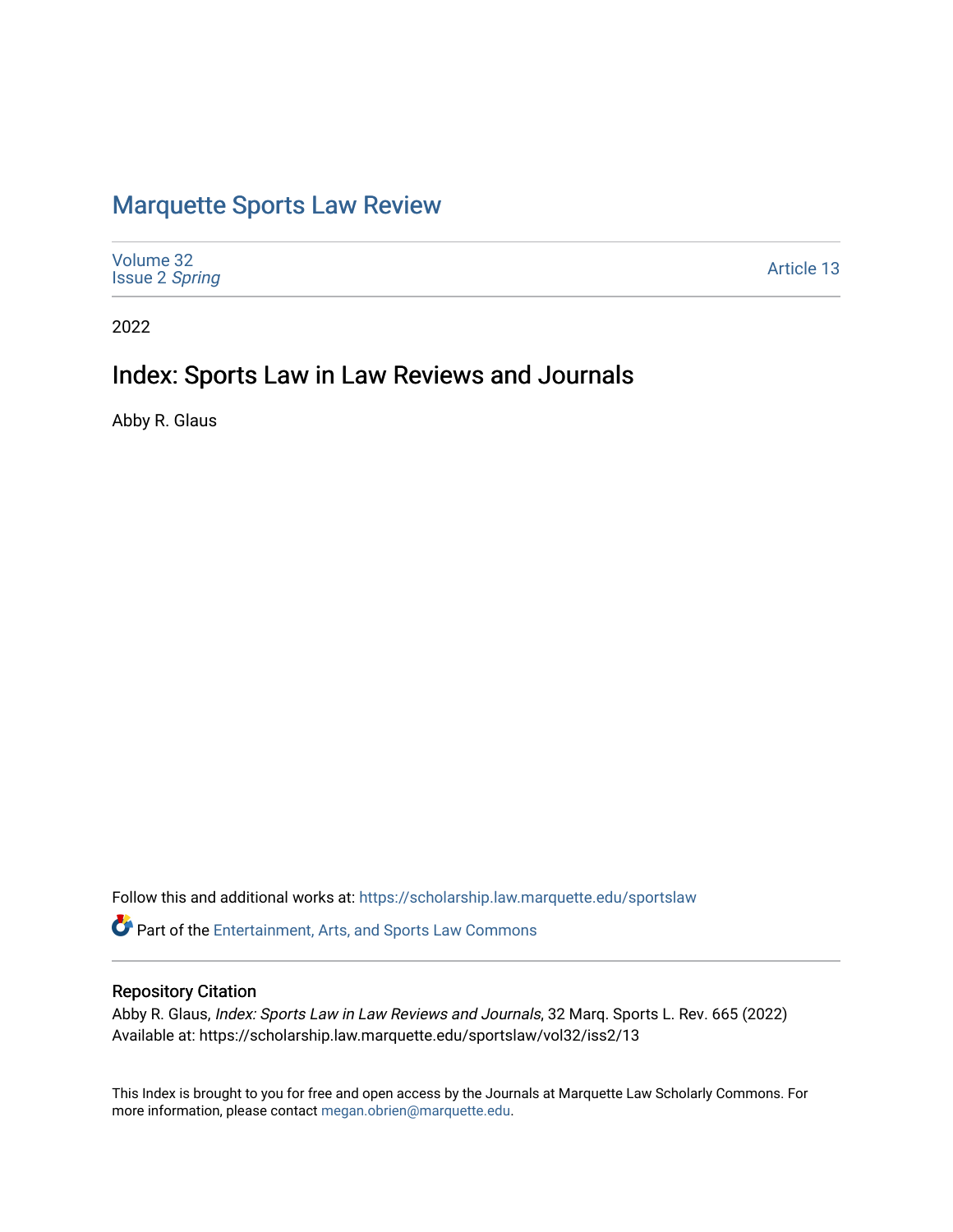## **INDEX**

## **SPORTS LAW IN LAW REVIEWS AND JOURNALS**

#### ALTERNATIVE DISPUTE RESOLUTION

Howard Ball, *Adjudicating on-the-Track Outcomes in Kentucky: Why Horse Administrators Should Provide Competitors a Right to Review*, 13 KY.J. EQUINE, AGRIC. & NAT. RES. L. 283 (2021).

Samuel Ditchek, Note, *The Need for Adopting Mass Arbitration Waivers in the Online Sports Betting Industry*, 23 CARDOZO J. CONFLICT RESOL. 187 (2022).

#### ANTITRUST LAW

Alan J. Meese, *Requiem for a Lightweight: How NCAA Continuesto Distort Antitrust Doctrine*, 56 WAKE FOREST L. REV. 1103 (2021).

Amanda L. Jones, Note, *The Dawn of a New Era: Antitrust Law vs. the Antiquated NCAA Compensation Model Perpetuating Racial Injustice*, 116 NW. U. L. REV. 1319 (2022).

Andrew Bondarowicz, *The NCAA's Historical Challenges with Antitrust Issues and Its Current Battle for Continued Relevance*, 45 SETON HALL LEGIS. J. 577 (2021).

Andrew P. Osborn, *Down to Their Last Strike: How the MLB Antitrust Exemption Has Hurt Minor League Players' Salaries and Why It Is up to Them to Fight Back*, 47 IOWA J. CORP. L. 259 (2021).

Jakob Siegfried, *The Minor Leagues Strike Out: The Legal Issues Arising from Leaving Certain Minor League Teams on the Bench in Major League Baseball's Revamped Minor League System*, 70 CLEV. ST. L. REV. ET CETERA 25 (2022).

Jesse Addo, Note, *Antitrust Implications of the NCAA'S Restrictions on the Use of Name, Image, and Likeness of Student-Athletes*, 18 U. ST. THOMAS L.J. 188 (2021).

Matthew Nowak, Comment, *Student-Athletes Push for Compensation: Analyzing the Impact of* Alston v. National Collegiate Athletic Association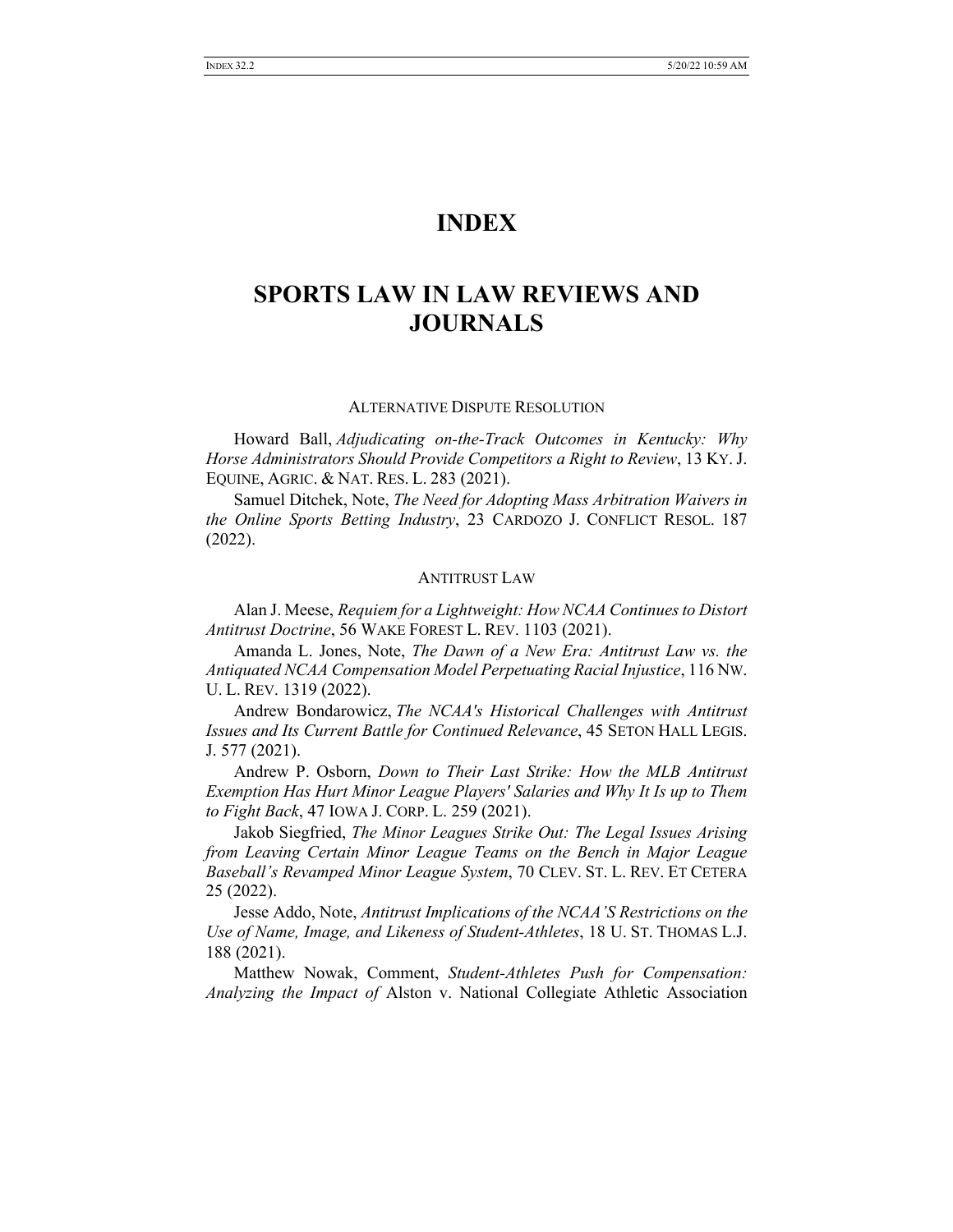(Alston II), 958 F.3D 1239 (9th Cir. 2020)., 29 JEFFREY S. MOORAD SPORTS L.J. 35 (2022).

Matthew Oakley, Comment, *Sunday Ticket: The Ninth Circuit's Expansion of the Quick Look Test Could Incidentally Help Fans Watch More Football for Less Money*, 29 JEFFREY S. MOORAD SPORTS L.J. 85 (2022).

Sam C. Ehrlich, *A Three-Tiered Circuit Split: Why the Supreme Court Was Right to Hear* NCAA v. Alston, 32 J. LEGAL ASPECTS SPORT 1 (2022).

#### CHEATING & DOPING

Genevieve F.E. Birren, *The Rodchenkov Anti-Doping Act: The United States' Response to the Russian Doping Scandal*, 32 MARQ. SPORTS L. REV. 241 (2021).

Jake Kelinson, *The Business Buds: How the Booming Marijuana Industry Is Potting Seeds in Professional Sports Enterprises*, 38 ENT. & SPORTS LAW. 81 (2022).

Mark Dodds & Barbara Osborne, *Using the Law to Combat Sport Business Corruption*, 32 MARQ. SPORTS L. REV. 229 (2021).

#### CONSTITUTIONAL LAW

Leon Rotenstein, Note, *The Case for Race: An Exploration of Whether the United States Olympic and Paralympic Committee Can Require Athletes to Sign Away Their Right to Protest*, 27 SUFFOLK J. TRIAL & APP. ADVOC. 139 (2022).

Sam C. Ehrlich & Neal C. Ternes, *Putting the First Amendment in Play: Name, Image, and Likeness Policies and Athlete Freedom of Speech*, 45 COLUM. J. L. & ARTS 47 (2021).

Tyler M. Horn, Comment, *Power to the Player: Freedom of Speech, the Right to Protest, and Student-Athlete Claims Against the NCAA*, 32 MARQ. SPORTS L. REV. 317 (2021).

#### CONTRACT LAW

Jeffrey Levine & John Miller, *Legal and Risk Management Consideration and Implications of Carelessly Drafted Game Contracts: Avoiding A Legal Hurricane*, 32 J. LEGAL ASPECTS SPORT 95 (2022).

Matthew Epstein, Comment, *Ball Never Lies: How Guaranteed Contracts Provide NBA Players More Security Than NFL Players to Advocate for Social Justice*, 93 U. COLO. L. REV. 253 (2022).

#### CORONAVIRUS PANDEMIC

David S. Caudill, *Covid-19 Policies at Sports Venues: The NFL Should*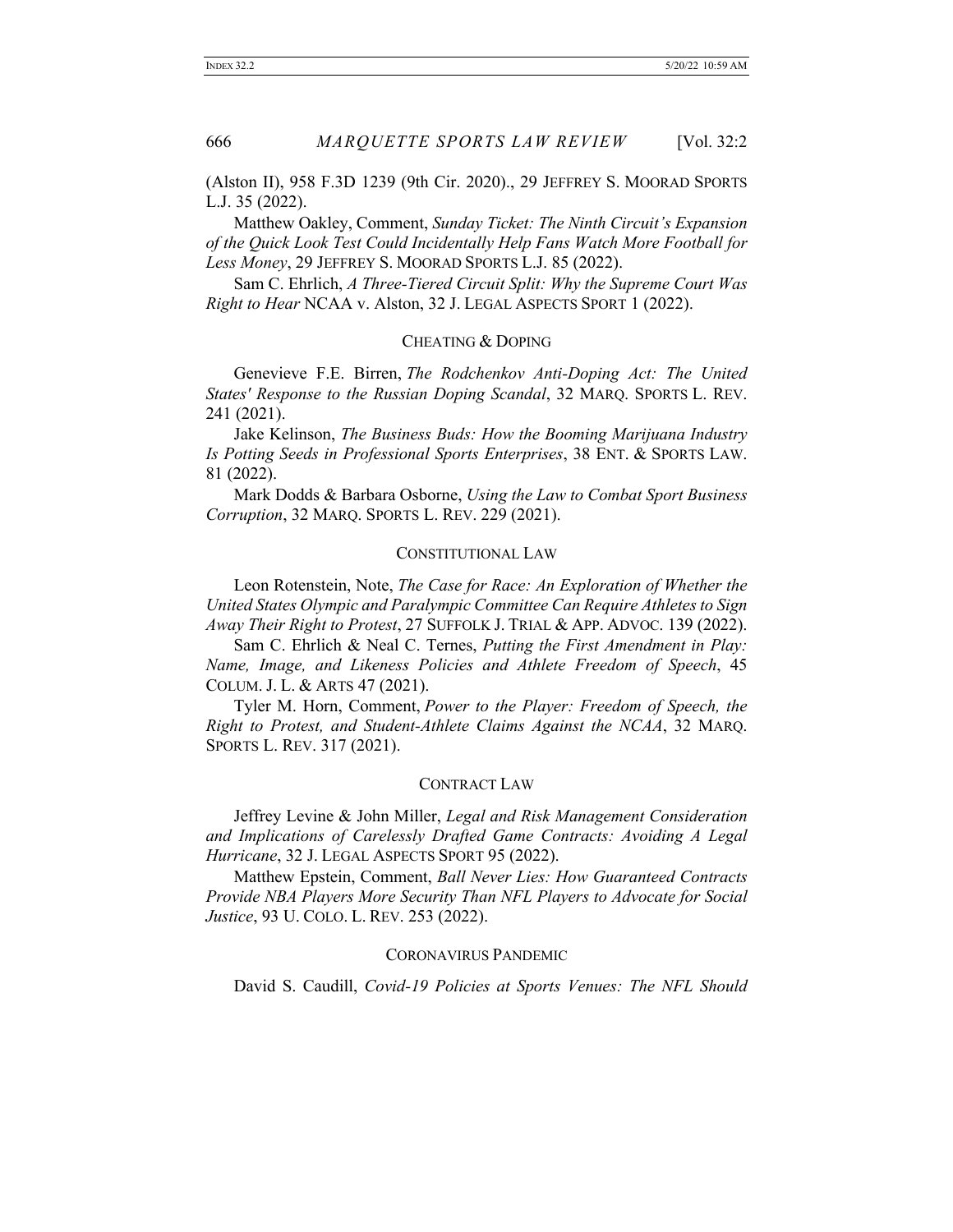*Have Required Attendees to Be Vaccinated*, 29 JEFFREY S. MOORAD SPORTS L.J. 1 (2022).

Jeffrey F. Levine et al., *Legal Considerations of Covid-19 on the Future of Study Abroad Programs in Sport Management*, 40 QUINNIPIAC L. REV. 289 (2022).

Marc Edelman et al., *Exploring College Sports in the Time of Covid-19: A Legal, Medical, and Ethical Analysis*, 2021 MICH. ST. L. REV. 469 (2021).

Michael H. LeRoy, *Covid-19 Protocols for NCAA Football and the NFL: Does Collective Bargaining Produce Safer Conditionsfor Players?*, 2021 UTAH L. REV. 1029 (2021).

#### DATA PROTECTION LAW

Chelsea Rush & Barbara Osborne, *Benefits and Concerns Abound, Regulations Lack in Collegiate Athlete Biometric Data Collection*, 32 J. LEGAL ASPECTS SPORT 62 (2022).

Matthew T. Bodie, *The Law of Employee Data: Privacy, Property, Governance*, 97 IND. L.J. 707 (2022).

Robert J. Sheran, Comment, *Is Official League Data a Safe Bet: Benefits and Concerns with Requiring Sportsbooks to Purchase League Data Feeds*, 45 SETON HALL LEGIS. J. 841 (2021).

Sarah M. Brown & Katie M. Brown, *Should Your Wearables Be Shareable? The Ethics of Wearable Technology in Collegiate Athletics*, 32 MARQ. SPORTS L. REV. 97 (2021).

Victoria Noam, Note, *Moneyball 2.0: Charting a Course for Sports League Data Monetization During the Legalized U.S. Sports Betting Boom*, 12 UNLV GAMING L.J. 117 (2021).

#### GENDER & RACIAL DISCRIMINATION LAW

Brian L. Porto, *Unfinished Business: The Continuing Struggle for Equal Opportunity in College Sports on the Eve of Title IX's Fiftieth Anniversary*, 32 MARQ. SPORTS L. REV. 259 (2021).

Jacqueline J. Drohan, *Transgender Youth in Sports: Questions Remain Unresolved*, 94 N.Y. ST. B.J. 20 (2022).

Jeremy Daniel Heacox, *Wisconsin's Race-Based Mascot Law: An Update*, 32 MARQ. SPORTS L. REV. 205 (2021).

Jeffrey Sun, *Challenging College Disciplinary Outcomes: Circuits Recognizing Erroneous Outcome Theory as Title IX Sex Discrimination*, 396 EDUC. L. REP. 833 (2022).

Joanna Harper, *Transgender Athletes and International Sports Policy*, 85 L. & CONTEMP. PROBS. 151 (2022).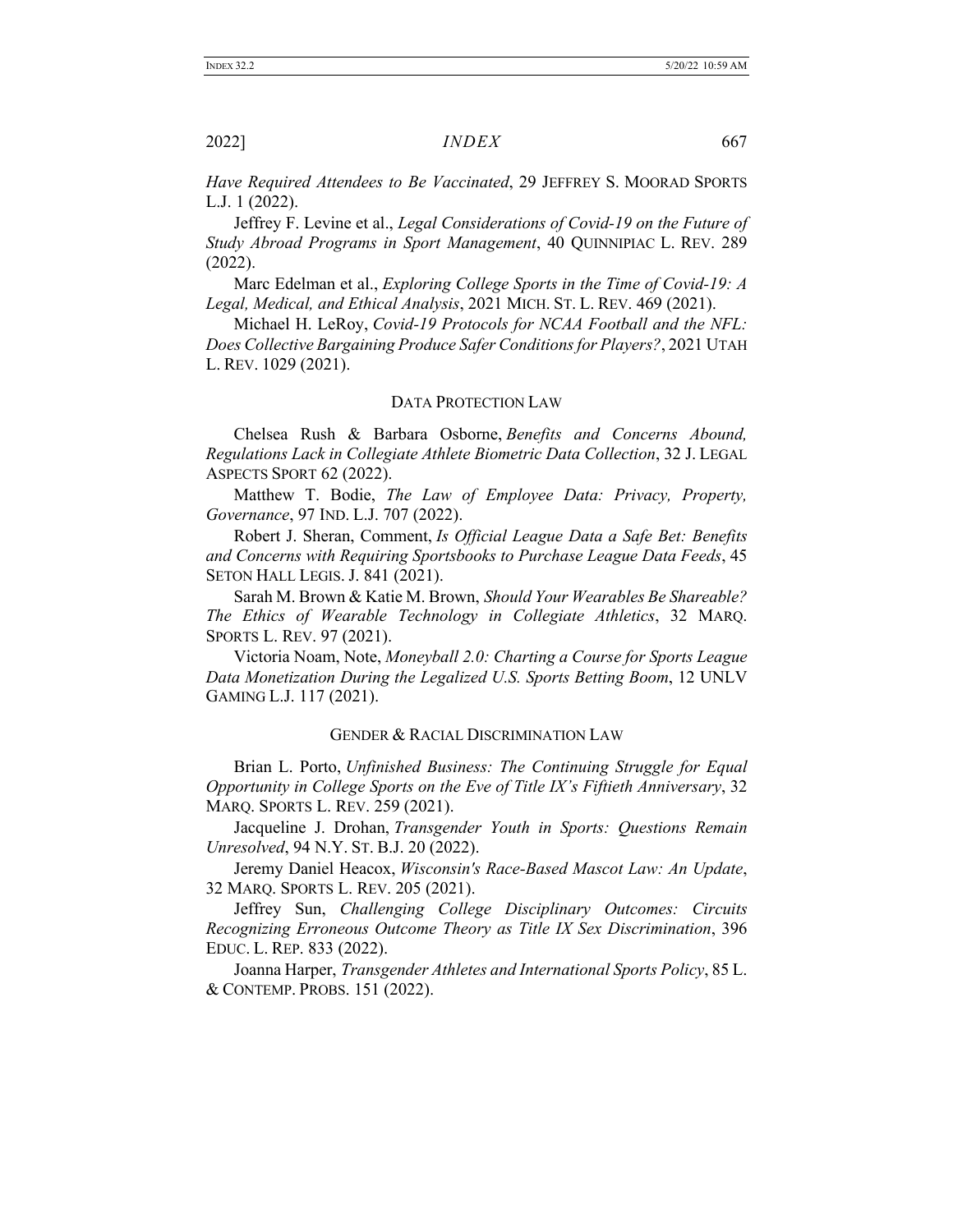Kathleen Comerford, Comment, *Put Me in, Coach!: How Title IX Should Regulate Transgender Female Athletes*, 52 SETON HALL L. REV. 869 (2022).

Kelley L. Flint, Comment, *More Money, Fewer Problems: A Post-*Alston v. NCAA *Approach to Reducing Gender Inequities in Sports*, 25 RICH. PUB. INT. L. REV. 153 (2022).

Kendra M. Vosler, Note, *The Struggle for Equality: The Goal Is to Maintain Meaningful Competition for All Athletes–Male, Female, and Those Transitioning–But How?*, 55 CREIGHTON L. REV. 113 (2021).

Lauren McCoy, *Defining Deliberate Indifference and Institutional Liability Under Title IX*, 32 MARQ. SPORTS L. REV. 141 (2021).

Mallory E. Hopkins, Note, *Taking the Game Back: A Response to the District Court Ruling Against the United States Women's National Soccer Team Under the Equal Pay Act*, 14 ELON L. REV. 259 (2022).

M. Olivia McQuade, *Drug-Free is the Way to Be Except if You're Transgender: A Constitutional Analysis of High School Athletic Associations' Transgender Policies*, 32 MARQ. SPORTS L. REV. 185 (2022).

Rachel Eric Johnson, Comment, *Discrimination Because of Sex[ual Orientation and Gender Identity]: The Necessity of the Equality Act in the Wake of* Bostock v. Clayton County, 47 BYU L. REV. 685 (2022).

Shannon N. Morgan, Note, *Working Twice as Hard for Less Than Half as Much: A Sociolegal Critique of the Gendered Justifications Perpetuating Unequal Pay in Sports*, 45 COLUM. J. L. & ARTS 121 (2021).

Susannah Cohen, Note, *Redefining What It Means to Discriminate Because of Sex:* Bostock*'s Equal Protection Implications*, 122 COLUM. L. REV. 407 (2022).

Victoria D. Manuel, *The Future of LGBTQ+ Equality After* Obergefell *and* Bostock, 49 RUTGERS L. REC. 60 (2021).

#### ESPORTS

Alexander H. Asawa, Note, *Esports in the Global Arena: An Established Industry Deserves a New Visa Path*, 31 TRANSNAT'L L. & CONTEMP. PROBS. 153 (2021).

Alexander Tu, Note, *Pausing the Game: Esports Developers' Copyright Claims to Prevent or Restrict Tournament Play*, 24 VAND. J. ENT. & TECH. L. 191 (2021).

Calvin R. Nelson & William C. Lawrence, *Intellectual Property and Advertising Considerations for Esports*, 34 No. 3 INTELL. PROP. & TECH. L.J. 21 (2022).

David Idokogi, Note, *Decentralizing Creativity: A Tenable Case for Blockchain Adoption in the Entertainment Industry*, 47 RUTGERS COMPUT. &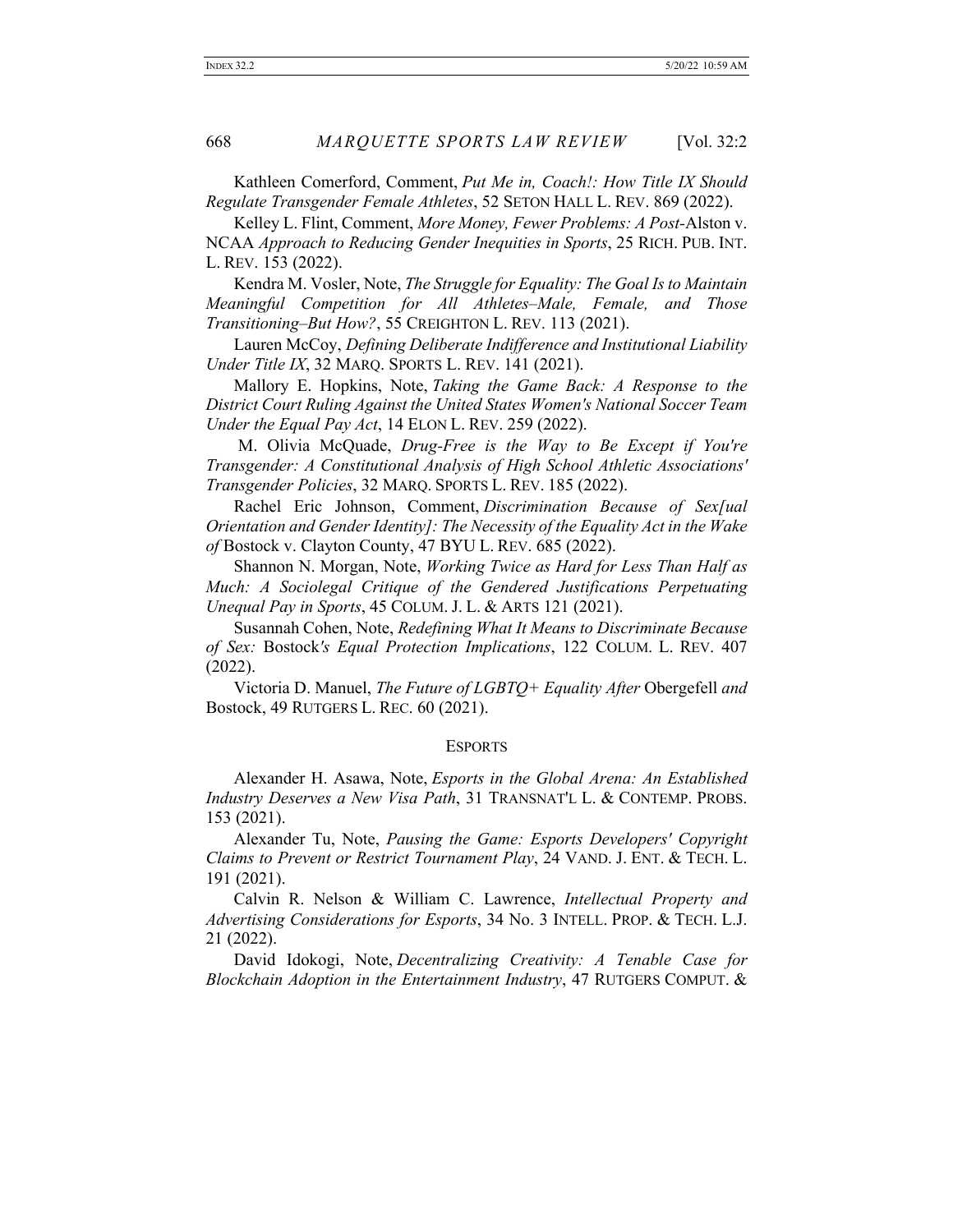TECH. L.J. 274 (2021).

Frank A. DiGiacomo & Joseph F. Caputi, *Esports: The Billion Dollar Industry Worth Gambling on*, 45 SETON HALL LEGIS. J. 607 (2021).

Jamie Hwang, Note, *Cheating in E-Sports: A Proposal to Regulate the Growing Problem of E-Doping*, 116 NW. U. L. REV. 1283 (2022).

Jason Egielski, Note, *Don't Hate the Player, Hate the Game: Video Game Loot Boxes, Gambling, and a Call for Administrative Regulations*, 50 HOFSTRA L. REV. 175 (2021).

Quinn A. Stigers, Comment, *Legal and Practical Barriers to the Viability of Traditional Esports Titles as Olympic Medaling Sports*, 32 MARQ. SPORTS L. REV. 333 (2021).

#### GAMBLING

Becky Harris & John T. Holden, *Reshaping College Athlete Sports Betting Education*, 47 BYU L. REV. 389 (2022).

Christopher Soriano, *The Consequences of Federal Attempts to Regulate State Gaming Policy— PAPSA and the Wire Act as Two Sides of the Same Coin*, 45 SETON HALL LEGIS. J. 635 (2021).

Dave Aron & Matt Jones, States' Big Gamble on Sports Betting, 12 UNLV GAMING L.J. 53 (2021).

Georgia R. Carroll, Note, *"Consistency is all I ask!": Leveling the Playing Field of Online Sports Gambling*, 47 IOWA J. CORP. L. 215 (2021).

Gregory Day et al., *Fraud on Any Market*, 97 IND. L.J. 659 (2022).

James Fischer, *Is Online Sport Betting Illegal in California?*, 18 HASTINGS BUS. L.J. 61 (2021).

John J. Chung, *The Legality of Online Daily Fantasy Sports Versus the Illegality of Online Poker*, 27 ROGER WILLIAMS U. L. REV. 1 (2022).

Katherine Smith, Comment, *Life Lessons: If You Place a Wager on April Fool's Day, You Cannot Be Surprised When the Final Outcome Is a Joke*, 29 JEFFREY S. MOORAD SPORTS L.J. 155 (2022).

Ryan M. Rodenberg, *The Defect in the Supreme Court's Sports Betting Decision*, 32 J. LEGAL ASPECTS SPORT 121 (2022).

Sheila Simon, *A Stacked Deck: The Ethics of Making Laws About Gambling*, 2021 U. ILL. L. REV. 1795.

Walter T. Champion, *Dueling D.O.J. Opinions Fight for the Soul of E-Gambling in the Wake of* New Hampshire Lottery Commission v. Rosen, 12 UNLV GAMING L.J. 97 (2021).

#### HEALTH & SAFETY LAW

James T. Gray, *Brain Chips and Whole Brain Emulation Could Ensure*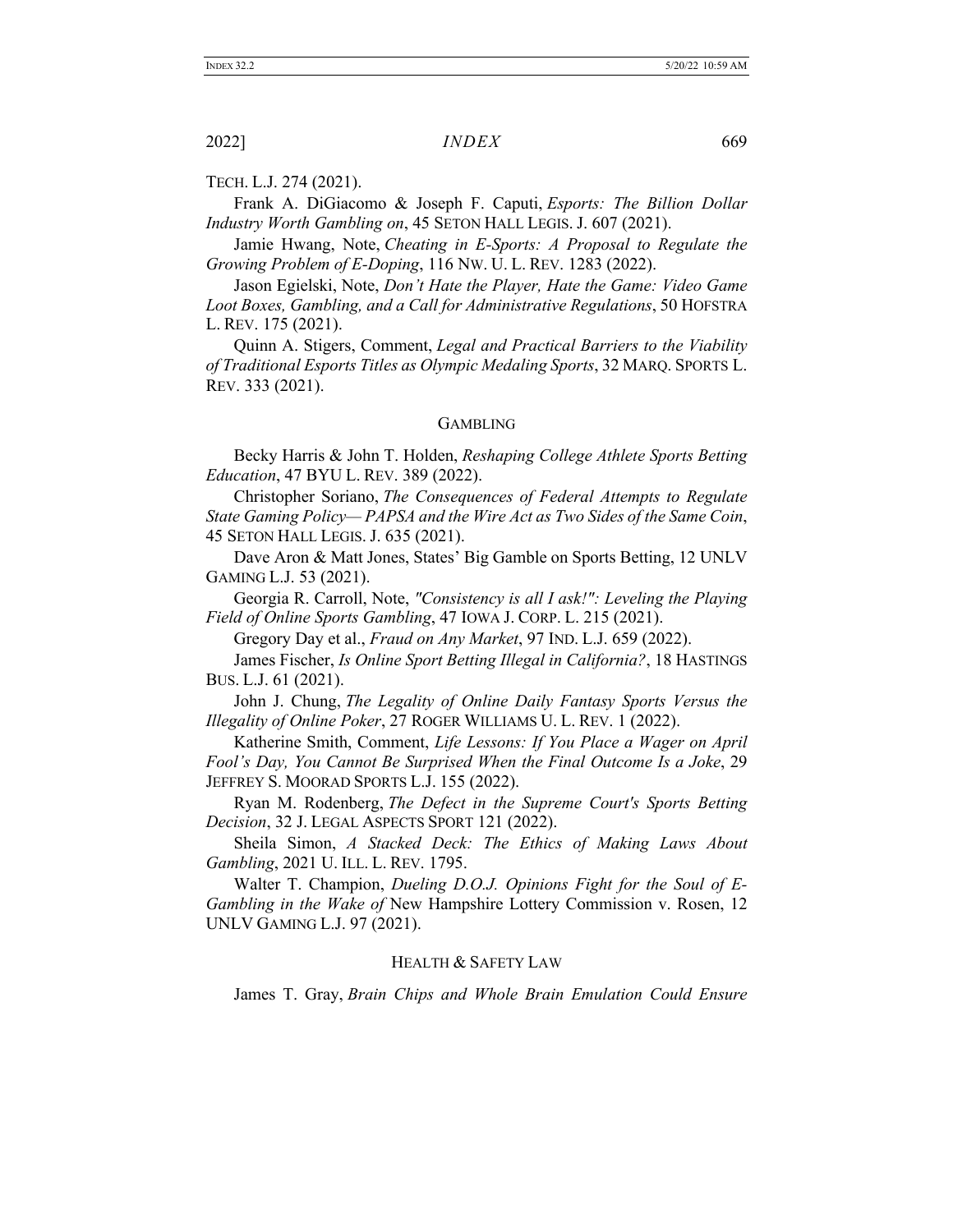*Football's Survival: Is It Worthwhile?*, 32 MARQ. SPORTS L. REV. 49 (2021).

Kathleen Bachynski, *No Excuses: A Brief History of Playing Through Risk in College Football*, 49 J. L., MED. & ETHICS 378 (2021).

Maureen A. Weston, *The Anxious Athlete: Mental Health and Sports' Duty and Advantage to Protect*, 13 HARV. J. SPORTS & ENT. L. 1 (2022).

Stephen T. Casper et al., *Toward Complete, Candid, and Unbiased International Consensus Statements on Concussion in Sport*, 49 J. L., MED. & ETHICS 372 (2021).

#### INTELLECTUAL PROPERTY LAW

Justin Blair, Note, *Contextualizing* Michael Jordan v. Qiaodan Sports*: I Don't Believe I Can Fly, or Do Business, in China*, 29 J. INTELL. PROP. L. 121 (2021).

Kerri Cebula, *"We Don't Want Our Competitorsto See It:" Protecting Race Car Engines as a Trade Secret*, 32 MARQ. SPORTS L. REV. 79 (2021).

Mark Conrad, *Non-Fungible Tokens, Sports, and Intellectual Property Law Issues: A Case Study Applying Copyright, Trademark, and Right of Publicity Law to a Non-Traditional Ownership Vehicle*, 32 J. LEGAL ASPECTS SPORT 132 (2022).

Mary Katherine Raczka, Comment, *Joyriding with Peloton: How Virtual Fitness Classes Can Violate Federal Copyright Law*, 29 JEFFREY S. MOORAD SPORTS L.J. 119 (2022).

#### INTERNATIONAL LAW

Austin Trummel, *Moving the Goal Posts: How Spain's Tax Regime Impacted European Football*, 30 MICH. ST. INT'L L. REV. 153 (2022).

Griffin A. Clark, Comment, *UNHRC Resolution 26/9: Is a New International "Red Card" Enough to Keep FIFA and Others Accountable?*, 22 CHI. J. INT'L L. 621 (2022).

John T. Wendt, Tokyo 2020— The Games of Hope, Solidarity and Peace, 38 A.B.A. ENT. & SPORTS LAW. 24 (2022).

Tracy Wolf, Note, *Working as a Team: A Collaborative Grievance and Remedy Mechanism for Migrant Labor Abuse in International Mega-Sporting Events*, 53 GEO. WASH. INT'L L. REV. 403 (2021).

#### NAME, IMAGE & LIKENESS & PAY-FOR-PLAY

Christopher Palmieri, Note, *The Billion Dollar Industry that Has Never Paid Its Money-Makers: The NCAA's Attempt at Compensation Through Names, Images and Likeness*, 37 TOURO L. REV. 1605 (2021).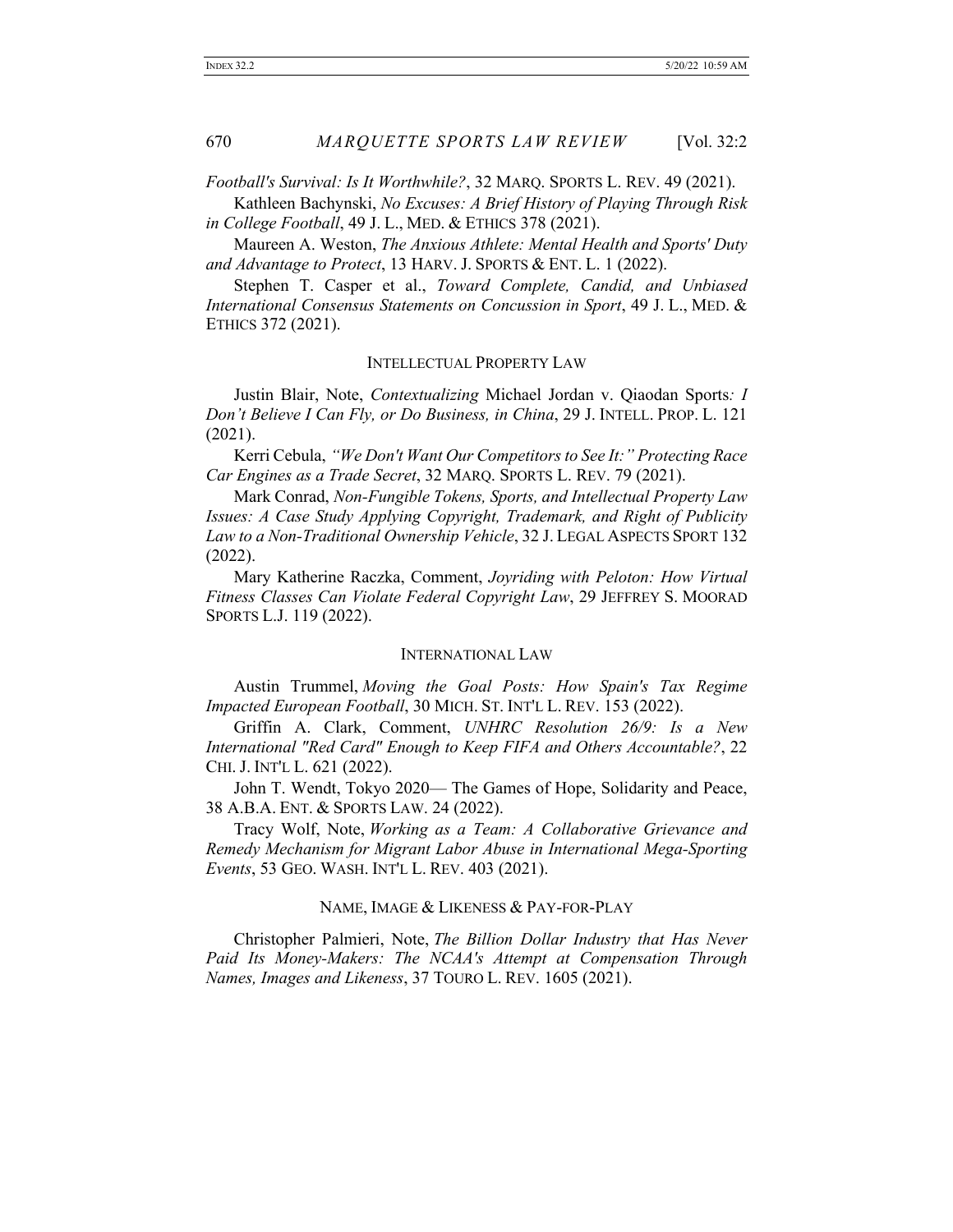Katie Gallop, Comment, *Timeout: A Case for Using NIL Legislative Momentum to Extend the Authority of the Department of Education to Regulate the NCAA,* 74 ADMIN. L. REV. 161 (2022).

Maureen A. Weston, *Gamechanger: NCAA Student-Athlete Name & Likeness Licensing Litigation and the Future of College Sports*, 3 MISS. SPORTS L. REV. 77 (2021).

McKenna Walsh, *Commodification of College Athletes' Name, Image, and Likeness*, 55 CREIGHTON L. REV. 79 (2021).

Michael D. Fasciale, Comment, *The Patchwork Problem: A Need for National Uniformity to Ensure an Equitable Playing Field for Student-Athletes' Name, Image, and Likeness Compensation*, 52 SETON HALL L.REV. 899 (2022).

Richard T. Karcher, *The Battle Outside of the Courtroom: Principles of "Amateurism" vs. Principles of Supply and Demand*, 3 MISS. SPORTS L. REV. 47 (2021).

#### SEXUAL ABUSE, SEXUAL ASSAULT & HUMAN TRAFFICKING

Aaron Hernandez, *Step One: Solving the NCAA Sexual Assault Problem*, 32 MARQ. SPORTS L. REV. 157 (2021).

Amanda Franklin, *Human Trafficking of Athletes: An Unseen Urgency in the Wide World of Sports*, 46 T. MARSHALL L. REV. 1 (2021).

Amanda J. Peters, *When Coaching Becomes Criminal*, 20 U. N.H. L. REV. 1 (2021).

Cassandra R. Moser, *Abdicating Neutrality: Turning Aggressors into Victims*, 11 ARIZ. ST. SPORTS & ENT. L.J. 73 (2021).

David Lisko & Amanda M. Naldjieff, *Blocking and Tackling Human Trafficking in the Sports Industry— How the Sports Industry can Proactively Address Human Trafficking and Avoid Becoming Civil Litigants*, 38 A.B.A. ENT. & SPORTS LAW. 42 (2022).

Hannah Cholewinski, *Medals & Maltreatment: Protecting Elite Child Athletes from Abuse*, 41 CHILD.'S LEGAL RTS. J. 178 (2021).

Hannah M. Davis, Comment, *The Cost of Gold: How Generalized Whistleblowing Policies are Failing Athletes*, 32 MARQ. SPORTS L. REV. 305 (2021).

#### TAX LAW

Blaire Mikesell, Note, *Using the Internal Revenue Code to Limit Coaching Salaries: A Proposal to Bring Amateurism Back into College Football*, 97 IND. L.J. 393 (2022).

John T. Holden & Kathryn Kisska-Schulze, *Taxing Sports*, 71 AM. U. L. REV. 845 (2022).